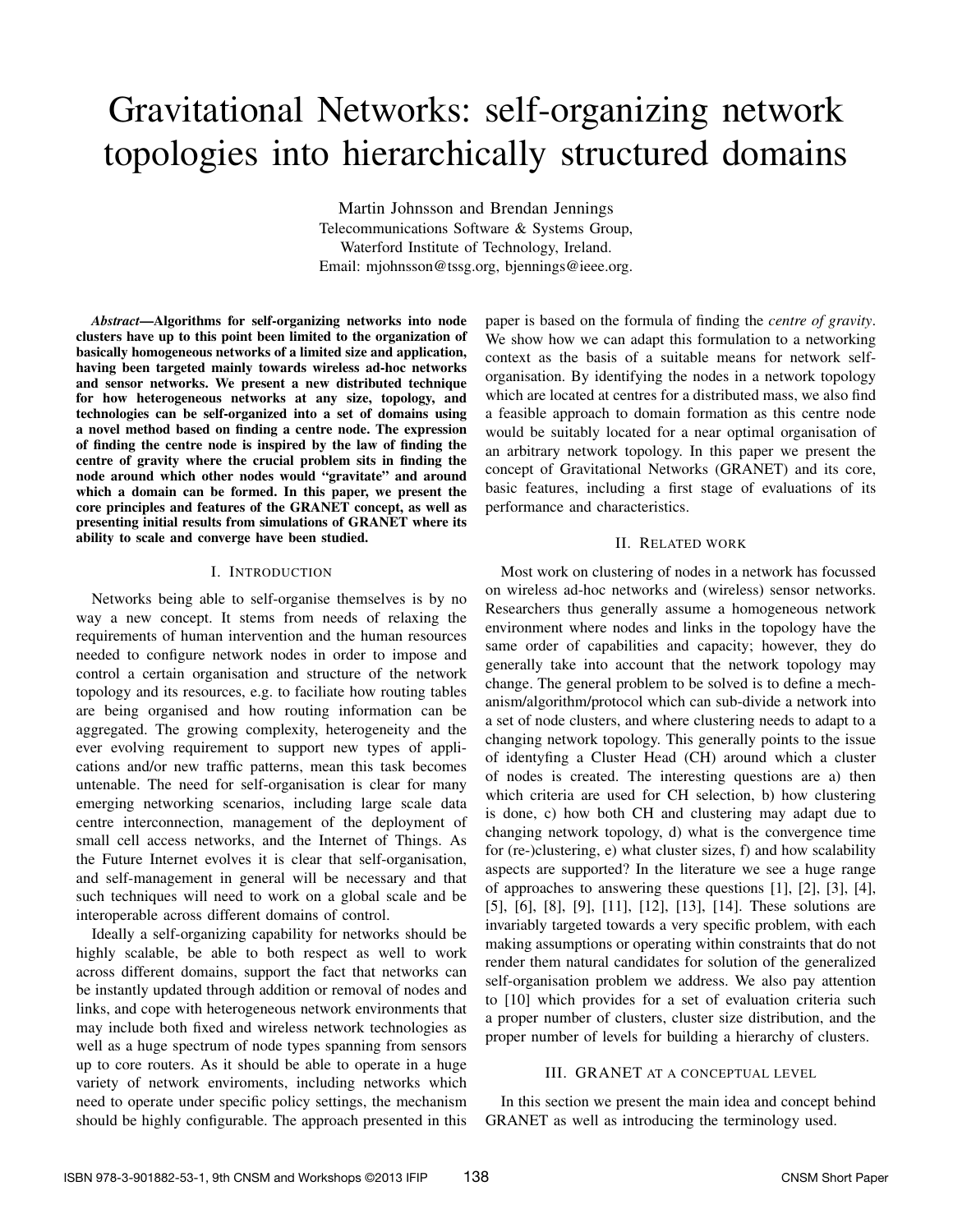#### *A. Candidate Node, Centre Node and Centroid value*

The name GRANET refers to "gravitational networks". At the centre of a body of distributed mass the torque exerted by the force of gravity evens out. If to translate this into a network context, we would argue that the centre would be located at the point where 1) the degree of connectivity as measured on the topology as a whole through the complete topology is highest possible, and 2) there is a minimum number of hops to reach all nodes in the topology. In addition, and once again inspired by the centre of gravity, the balance point is offset if the distributed mass has uneven density. Thus, the centre of the topology should take into consideration the "weight" of nodes as well as the distance of links. This leads to the expression below that defines the Centroid value for a node, which synthesizes the influence of the weight of a node, its topology-wide node degree, as well as its position in the network topology:

$$
\frac{\sum_{k=1}^{K} n_w \cdot d_n}{N^2}
$$
 (Centroid)

Thus, the node which has the lowest Centroid Value will become a Centre Node. The Centre Node is chosen among the nodes having a Candidate Node status. Generally all nodes in the topology can be a Candidate Node, but it may also be a selected set of nodes (though all nodes in the topology are used in the calculation of the Centroid value), which provides support for that only authorized nodes shall be able to become Centre Nodes. k denotes the tier number, where a tier makes up all nodes at distance k hops from the node ( $k = 0$  denotes the tier where the node itself calculating its Centroid value is located, i.e. tier 0).  $n_w$  denotes the weight of a node being in some tier k, and  $d_n$  denotes the distance to that node. N is the total number of nodes in the topology, and this normalization aspect of the Centroid value will be further dealt with below. As mentioned, the expression both takes the weight of nodes, node degree across all tiers, as well as the position in the topology into consideration through which we strike a balance between both these aspects into the equation of identifying Centre Nodes.

For the definition and calculation of weight and distance, this paper does not prescribe any specific syntax and semantics. Both can be a matter of explicit configuration, or take on some default values. However, we present one simple approach that can be used in calculations of the Centroid value. With regard to the weight, the power (in watts) of the node can be used as a metric. Chatterjee et al. [6] also look at weighting of nodes and mention a few other parameters that could be of interest if to refine and have a more elaborate calulation of a node's weight. With respect to distance we could use  $d_n = propagationDelay/bandwidth$ . This calculation of distance both considers the actual physical length of a link as can be deduced from the propagation delay, and the "thickness" of the link as expressed by the bandwidth. Thus a longer link will have a higher value on propagation delay, and a link with lesser bandwidth will calculate a higher distance

value. The calculatation of a distance between a Candidate Node and any other node, will need to add up the distance for each link that is traversed between the Candidate Node and the node for which the distance is to be calculated.

# *B. Gravity Horizon and domain formation*

Through the expressions defined above we are thus able to identify the Centre Node of a network topology around which other nodes would "gravitate". The ability to gravitate is implied both through the weight of the Centre Node and its position. This means that we deem the fact that a node is selected as a Centre Node provides substance for being able to attract other nodes, both through its position in the network, which generally means it will be able to attract more nodes than a node in the periphery, as well as its weight, which points to a processing capability of handling relatively more nodes. Further, as the force of gravity is inversely proportional to the distance, a Centre Node is only able to attract nodes being within what we term the Gravity Horizon. The Gravity Horizon is supported by a maximum and minimum distances for the Gravity Horizon; the GH Max Distance and the GH Min Distance. They are both expressed as a hop distance from the Centre Node. These max and min values are also used to ensure a certain level of fairness between Centre Nodes when they attract surrounding nodes. There is also a need to have decision logic to control where a node shall belong to in case a node is attracted to two or more Centre Nodes when and if they may fall within the distance of multiple Gravity Horizons. The following arbitration logic could then be used (subject to potential refinement depending on preferences):

- Centre Node with lowest Centroid value;
- If equal, it shall choose the one at the shortest distance;
- If equal, it shall choose the one with highest node weight;
- If equal, it shall choose the one with highest node identity.

From this it follows that a Centre Node can form a Domain consisting of itself and all the nodes which falls within its Gravity Horizon in accordance with these rules. We can then express the Domain Node Set consisting of:

- the Centre Node.
- All nodes within GH Min Distance,
- All nodes within the GH Max Distance, except the nodes for which there is an overlapping Gravity Horizon with one or more other Centre Nodes and where those other Centre Nodes wins a node according to above logic.

The Domain Node Set is key to maintin an up-to-date record of each node's belonging and further provides support for e.g. routing, name resolution, and information management applications.

#### *C. Topology Horizon*

The distributed processes of topology discovery and domain formation are generally independent in GRANET. If the optimal Centre Node is to be found, i.e. the one with the minimum Centroid value, the calculation should be done over the entire topology. This is generally not feasible for any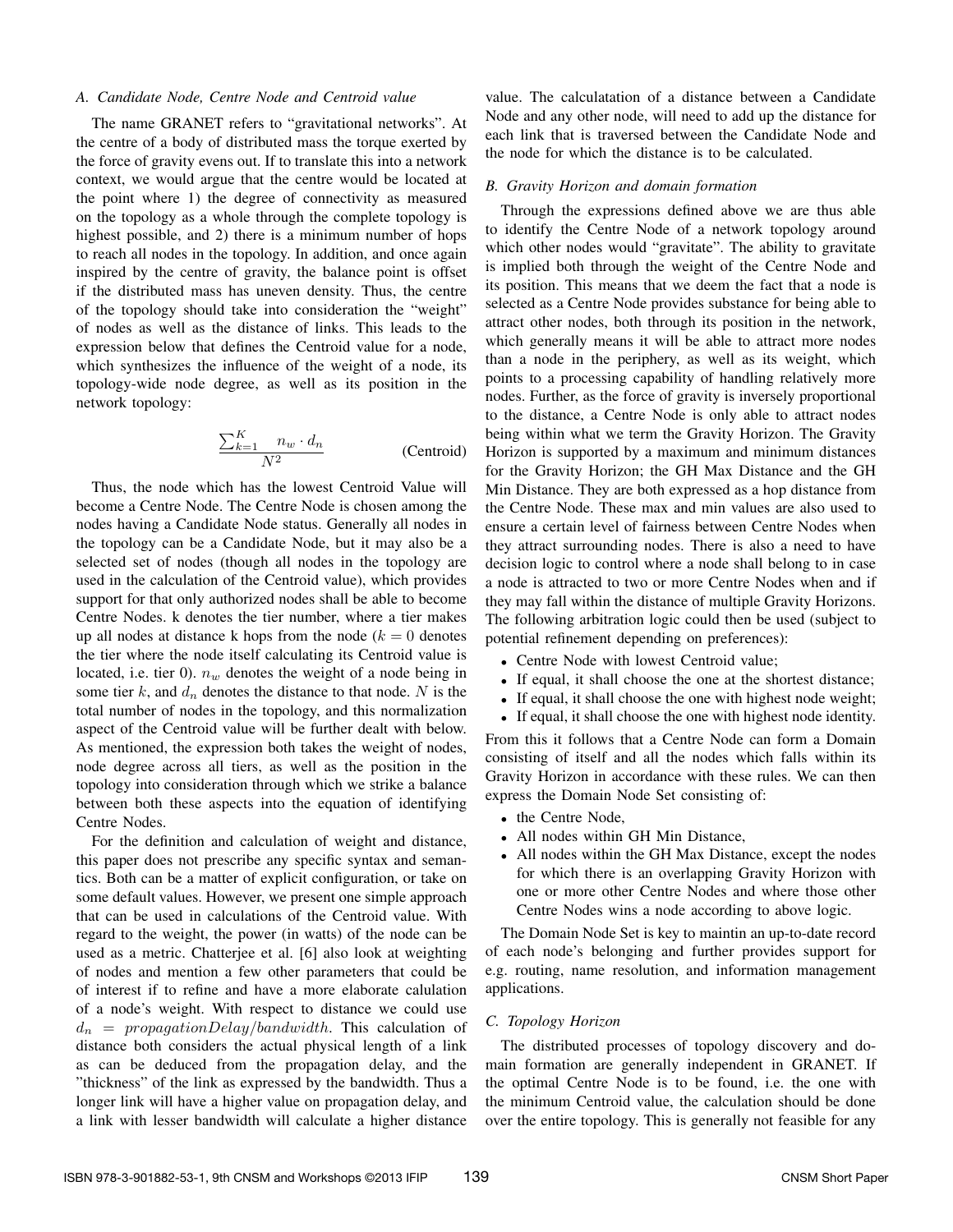

Fig. 1. An illustration of the relationship between the Gravity Horizon (GH Max and GH Min Distance, and the Topology Horizon(TH Distance). Ordinary nodes are unfilled, Candidate Nodes have a filled outer rings, and Centre Nodes have both filled the ring and the inner circle filled.

mechanism that are to operate on a very large or even global scale. For this purpose, GRANET introduces the concept of a Topology Horizon, which in the case of GRANET is the part of the complete network topology that a particular node can see. The Topology Horizon is defined as the topology being visible within a certain number of hops from any given node. Thus, topology discovery is confined to operate within the TH Distance.

This leads to a sub-optimal selection of the Centre Node as it will be based on a) an incomplete network topology, and b) the fact that each node will compute a Centroid value based on different incomplete views of the network topology. This suboptimal calculation of the Centroid value is however of less concern to the GRANET mechanism as GRANET through the Centroid value calculation gives priority to nodes with a high degree of connectivity closer to a node, as well as the fact that GRANET has not as a prime focus to find the Centre Node for the complete topology but rather local Centre Nodes that can serve as a centre for a domain within its "local neighborhood". Now going back to the formula for calculating the Centroid value, the normalization with  $N^2$  is needed as a well-connected node more centrally positioned will likely have far more total neighbors within its Topology Horizon compared to a node in the periphery of the topology, and this number tends to grow exponentially rather than proportionally.

Figure 1 above illustrates how the different terms described above relates to each other and how they are applied to form a Domain.

# *D. Recursion and resilience*

The GRANET concept supports recursion. This means that a Centre Node of a Domain is able to instantiate a Supernode that will represent the Domain at the next level of recursion. The Supernode will represent the capacity of all the nodes and links in the underlying Domain. A simple approach to calculate the weight for the Supernode is to add up the weights for each of the underlying nodes. To represent links, there is a need to aggregate the underlying links for representation at the next domain as a Link Abstraction. A Link Abstraction shall properly represent the distance of the underlying links it represents. A simple approach to calculate an aggregated distance for parallel links is to a) select the highest propagation delay

among the parallel links, and b) summarize the bandwidth for all the links.

The Centre Node's only role in GRANET is to maintain the Supernode. If it fails, any other Candidate Node in the Domain and listed in the Domain Node Set may become the new Centre Node, and could take over the role and represent the Domain through the very same Supernode.

## *E. Domain levels and domain borders*

Each node and each node interface could be pre-configured with a Domain Level, or provided by an "upstream" network, or alternatively could be deduced from for example the node's weight. As a general rule, each node interface will first be given a Domain Level that equals the node's Domain Level. If this node interface will become a domain border towards another Domain due to domain formation, that node interface will be given a new value that corresponds to the next higher level in the domain hierarchy. This type of Domain Level configuration of node interfaces are referred to as "soft domain borders" as they are induced by GRANET and the selforganisation of the network topology and may later change when and if the topology changes.

In case a specific node interface is explicitly configured with a Domain Level, that interface becomes a "hard domain border", which basically stops all protocol interactions across that interface up to the point indicated by the Domain Level.

## *F. Domain sizes*

GRANET generally operates out from the Gravity Horizon when forming Domains. The connectivity degree will then implicitly define the size of a formed domain, the higher the degree the bigger the domain. GRANET allows configuration of both maximum and minimum sizes of domains.

# *G. Example network*

Figure 2 below shows an example network topology indicating each node's weight and the distance of each link. Only the Candidate Nodes have been given names. The Topology Horizon is 4, and the GH Max/Min Distances are 2 and 1 respectively. This results in a Domain configuration as indicated by the dotted curves in Figure 3 below. A few comments:

- It is the m, d, v Candidate Nodes who can become Centre Nodes and form domains without competition, i.e. their respective Centroid value is the lowest within their respective Gravity Horizon. At that stage they select all nodes within their respective GH Max Distance (this stage is not depicted). - The r and f Candidate Nodes can become Centre Nodes first after the m and d domains have been formed. This is due to that m took both the h and g nodes into its domain, and d took the e and c nodes. This removed the competition from r and f who is then able to become Centre Nodes. r will reclaim the ordinary node above the h node from m as that node is within the GH Min Dist. of r. f will reclaim the g node and the ordinary node left of the g node as they are within the GH Min Dist. of f.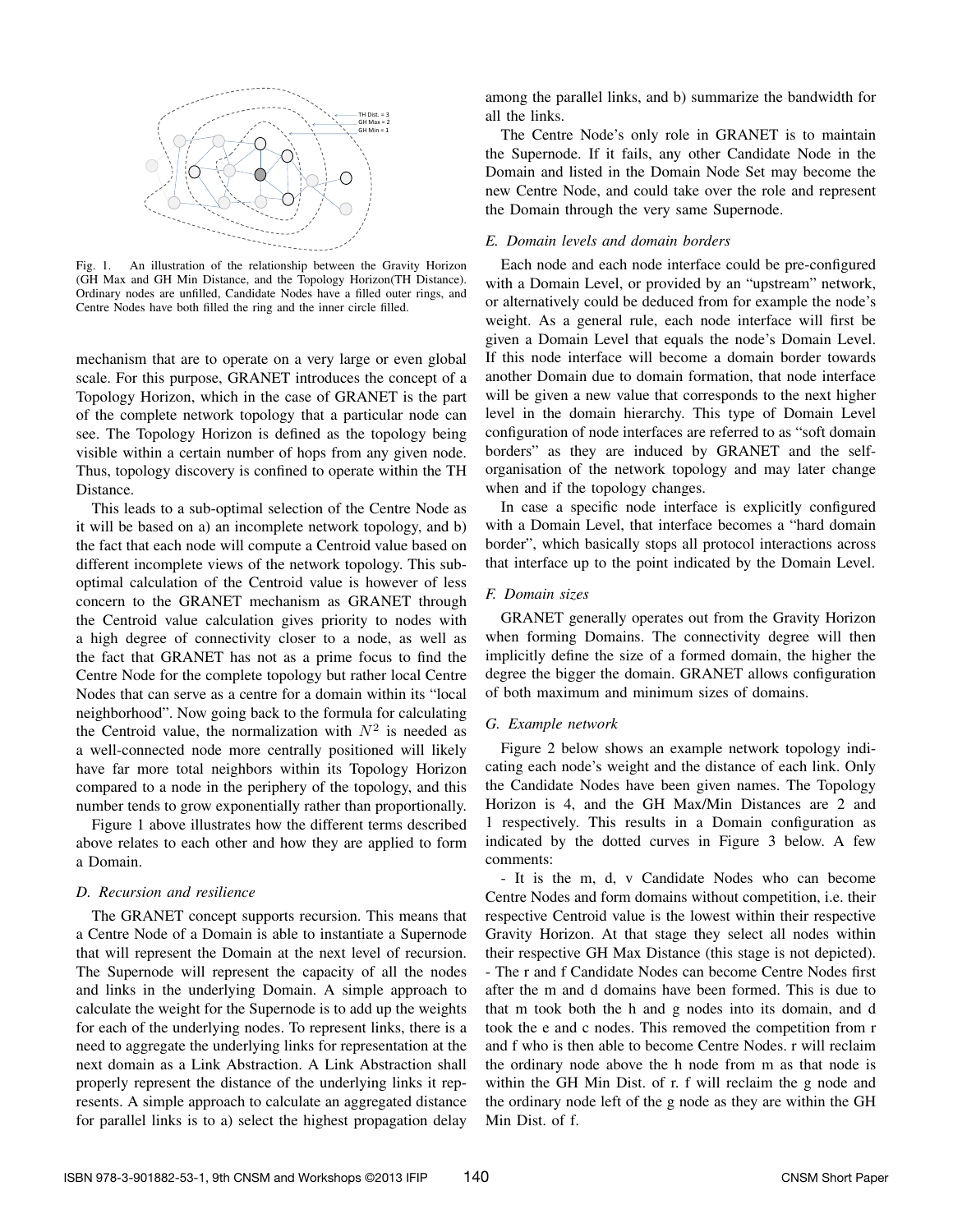

Fig. 2. An example network topology, each node's weight and the distance of each link (preceeded with an "L" for clarity) are depicted.



Fig. 3. Following on the example, each Candidate's Node Centroid value is here shown together with the end result of the Domain Formation process.

#### IV. SIMULATION RESULTS

GRANET has been implemented in all new network simulator written in C++ with the specific purpose to be a testbench for new algorithms that can be evaluated based on a completely generalized model of a network and without dependencies to existing technologies, more information can be found at [7]. Each iteration of the GRANET protocol consists of a cycle of topology discovery and domain formation. In our simulation study we focus on the following performance metrics:

*Network bootstrapping* We measure the time it takes to bootstrap a network as the time between the network topology has been created until the network is completely and fully self-organized into a set of domains, including the complete domain hierarchy with Supernodes and Link Abstractions. We call this time  $T_{boot}$  and is measured as a number of iterations of the GRANET protocol.

*Network re-convergence* We measure the time it takes to re-converge a network as the time between GRANET's first observation of the event (e.g. a node goes down), and the time when all the domains have completed their domain formation cycle to completeness. We call this time  $T_{rcv}$  and is also measured as a number of iterations of the GRANET protocol.

*Domain stability* The Domain Stability metric DoSt is measured as a relative difference to the Domain Node Set before,  $DNS_{old}$ , and after the event (a sum of new nodes having entered into the Domain,  $DNS_{ne}$ , and nodes having

TABLE I SIMULATION RESULTS.

| Metric                     | $10$ nodes | 70 nodes  | 300 nodes |
|----------------------------|------------|-----------|-----------|
| Mean domain size           | 72         | 7.8       | 8.1       |
| Min domain size            | 3          |           |           |
| Max domain size            | 10         | 12        | 15        |
| Mean No Domains            | 1.3        | 9.5       | 36.7      |
|                            | 3.4        | 17.7      | 19.2      |
| $\frac{T_{boot}}{T_{rcv}}$ | 3.9        | 3.8       | 3.8       |
| $\bar{DoSt}$               | 0.45(2)    | 0.19(2.1) | 0.14(1.9) |

left the Domain,  $DNS_{nl}$ ), i.e.:

$$
DoSt = \frac{DNS_{ne} + DNS_{nl}}{DNS_{old}}\tag{1}
$$

 $DoSt$  shall be as close to 0 as possible.  $DoSt$  is calculated for those Domains that encountered any change at all in their Domain Node Set and that mean number of Domains are provided in paranthesis.

## *A. Results*

Each of these metrics have been evaluated using an arbitrary network topology consisting of bilateral links and with an average node degree of 1.5 at the edge and 3 towards the topology centre, and with topologies at the size of 10, 70, and 300 nodes. GRANET was configured with a GH Max/Min Dist =  $2/1$ , TH Dist = 5, all protocol timers fixed however jittered to avoid a completely synchronized transmission of messages, node weights and link distances all set to 1, min domain sizew set to 3 (no upper bound on max domain size) and all nodes are Candidate Nodes.

The results together with some additional stats are provided in Table 1 below. The result is affected by the fact that a newly elected Centre Node needs to keep its status for 3 consecutive iterations before it is allowed to instantiate a Supernode. The table also depicts results after a domain being smaller than the minumum domain size has been merged into another domain.

#### V. CONCLUSION

We have in this paper presented a new mechanism aimed for self-organisation of networks at very large scale called GRANET. Initial results from simulations show that GRANET is performing according to its definition and expectations, however more elaborate and larger scale simulations are needed and more metrics are also needed, e.g. a metric on looking at domain border stability. We're also looking at finding further abilities for GRANET to self-configure, e.g. to find out the optimum values on GH Max/Min Distances at each domain level.

#### ACKNOWLEDGEMENT

This work has been funded by Science Foundation Ireland, via the "FAME" Strategic Research Cluster, grant no. 08/SRC/I1403.